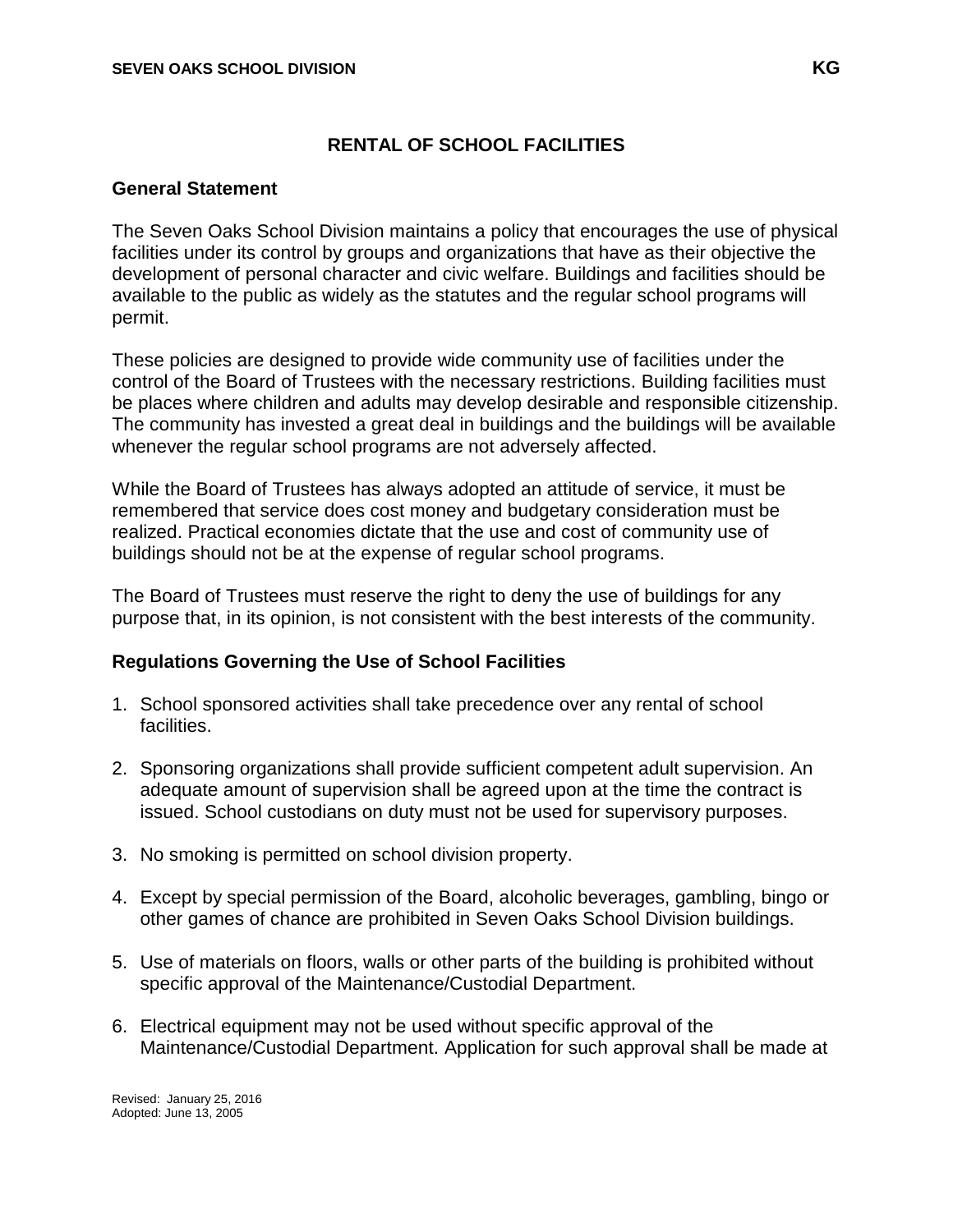the time of submitting application for rental.

- 7. Fire and safety codes shall be followed at all times and any decorations used shall meet the approval of the school principal and the Director of Operations.
- 8. When admission charges are to be collected or when admission tax is to be paid, the organization using the facilities shall assume all responsibility.
- 9. All advertising except that incidental to the program and all sales of merchandise, printed matter or other materials are forbidden on school premises in connection with any meeting except with the approval of the Maintenance/Custodial Department.
- 10.No facilities shall be rented past 10:00 p.m. without special approval of the Secretary-Treasurer's Department or the Board.
- 11.Applicants shall supply and pay for any special supervision needed (i.e. security guards, parking supervision, etc.) as determined by the Maintenance/Custodial Department.
- 12.Permits are not transferable. Rental fees and service charges shall be determined in advance. Reservations shall be cancelled at least 24 hours in advance or charge shall be made.
- 13.Arrangements for seating or any other special facilities or equipment shall be made at the time rental permit is issued. Extra compensation shall be paid to cover charges for supervision, transferring equipment, setting up equipment already in the building, etc.
- 14.When large public functions are held in any division facilities by other organizations, the Division shall employ whatever custodial and supervisory personnel are deemed necessary by the principal and the Maintenance**/**Custodial Department, to insure satisfactory use. The cost of service of this additional help shall be charged to the organization over and above its basic rental rate.
- 15.The Maintenance/Custodial Department reserves the right to reject any applications but upon doing so must advise the party concerned of its right to appeal this decision to the Board.
- 16.The cost of any damages to Division property occurring during a school rental shall be assessed against the organization renting the facility.
- 17.Activities shall not interfere or otherwise disrupt the normal instructional programs or practice schedules.

Revised: January 25, 2016 Adopted: June 13, 2005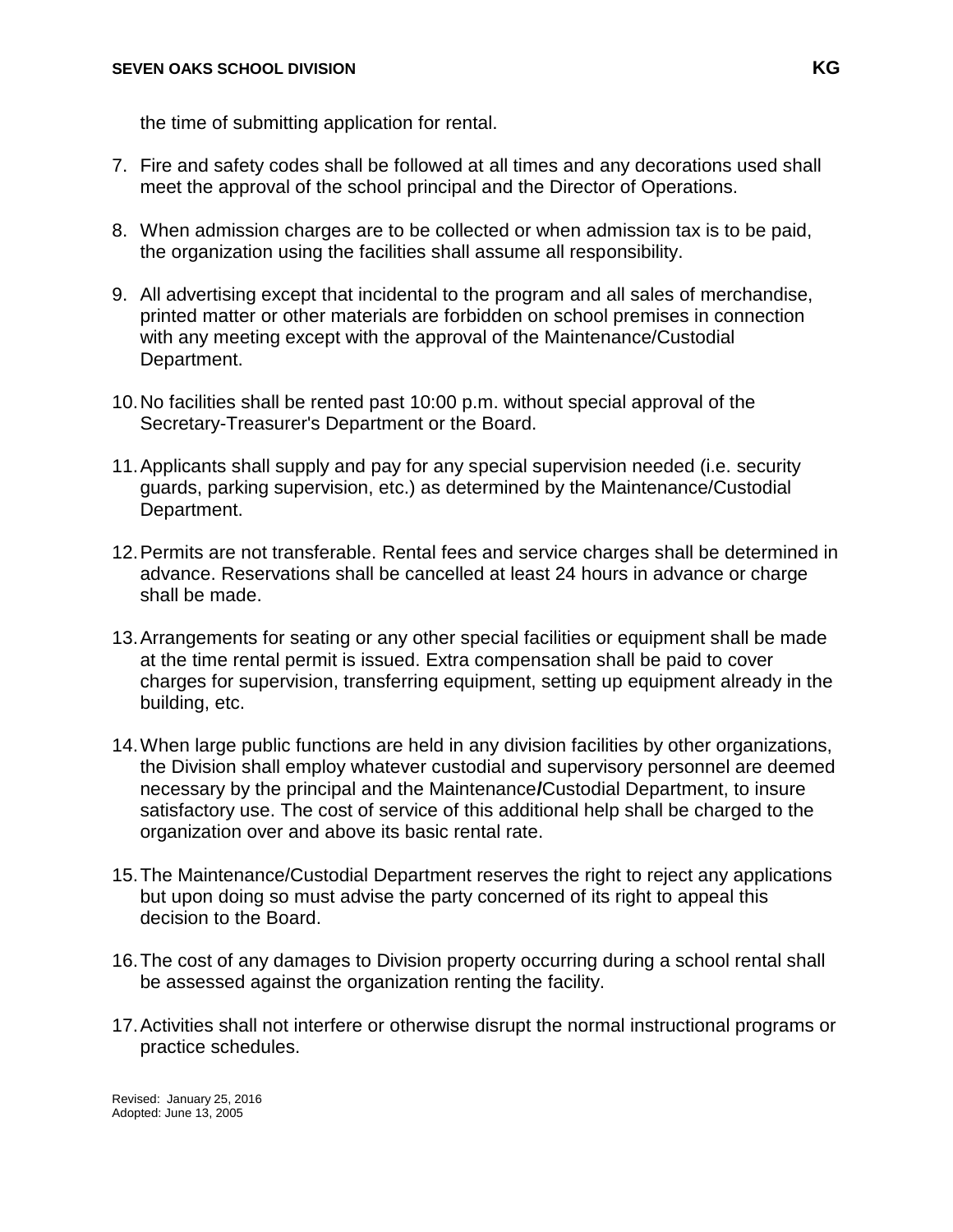18.Applications for gymnasium use will only be accepted from organizations and other similar groups based upon individual requests.

### **How to Make Application for Use of School Facilities**

1. All applications must be made in writing. Forms may be obtained from the Maintenance/Transportation/Custodial Services Facility at 2536 McPhillips Street or a written request, including full details as to facilities and services required, date, time and number of persons expected, should be submitted.

Application deadlines will be observed as follows:

All application for Regular (Weekly October to June) must be submitted not less than four weeks prior to the expected start date.

All applications must be submitted before August 1st.

**Occasional Use:** Other than requests involving the serving of any alcoholic beverages: Not less than two weeks prior to the event.

**Sports Events:** Not less than one month prior to event.

**Requests involving the serving of any alcoholic beverages:** Must be made by formal letter of application and must then be approved by the Board.

2. Renewals: Groups currently using school facilities on a regular basis must renew applications and make any changes required as soon as the current permit expires.

Unless special permission is granted by the Maintenance/Custodial Department all regular activities, with the exception of the Churches, Nurseries, and the Before and After School programs, shall not begin until the first week of school in October and shall suspend activities during the Christmas and Spring Breaks.

- 3. All permits for rental of school facilities shall be coordinated through the Maintenance/Transportation/Custodial Department who will obtain approval from the school principal.
- 4. The Maintenance/Custodial Department will notify the appropriate custodial staff and the building principal who will notify teaching staff affected (i.e. the physical education or music departments).
- 5. A rental permit must be issued before any organization or group can use school facilities.

Revised: January 25, 2016 Adopted: June 13, 2005